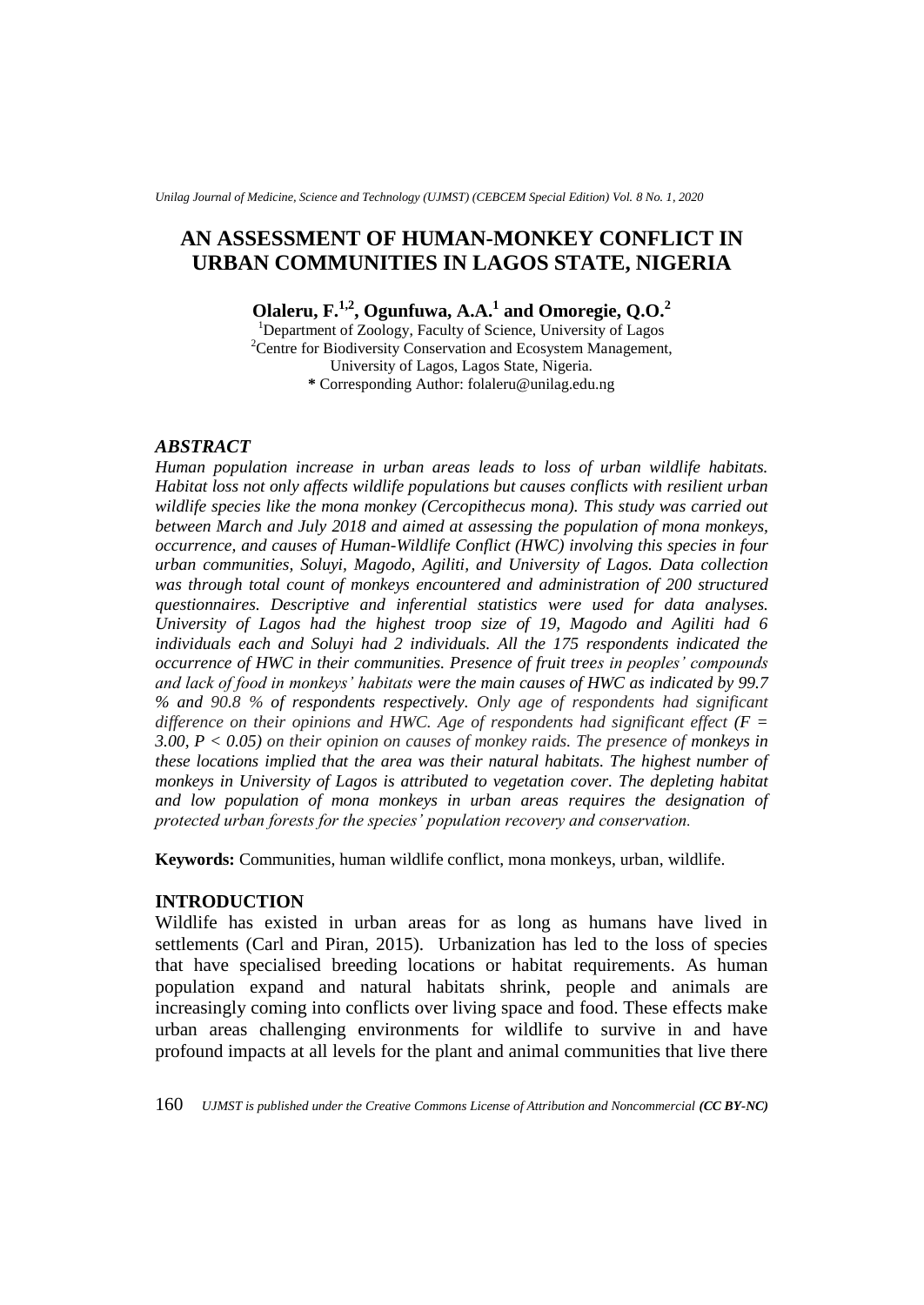(McKinney, 2002; Miller and Hobbs, 2002). The impact of urbanization on the environment is substantial and can result in great changes to ecosystem structures and processes (Grimm *et al*., 2008). Human encroachment into wildlife habitats, has led to the subsequent constriction into marginal habitat patches and direct competition by wild animals with local communities (Musimbi, 2013).

Human wildlife conflicts (HWC) has caused severe environmental impacts, which has led to extirpation or extinction of exposed species, due to injury and death caused by humans (Ogada *et al*., 2003). The wildlife death could either be accidental or intentional, caused by retaliatory shooting, poison or capture. Such human-induced mortality affects not only the population viability of some of the most endangered species, but it also has great environmental impacts on ecosystem equilibrium and biodiversity preservation.

Previously, HWC was considered a rural or agricultural problem that mainly affects communities living in close proximity to forests (Messmer, 2000). However, with increase in human population and expansion of human developmental activities, HWC incidences are now common in urban and suburban areas (Soulsbury and White, 2015). Urban/suburban HWC incidents typically involve wildlife species that have a history of coexistence with humans or the ability to survive in human-dominated environments.

The mona monkey (*Cercopithecus mona*) is an Old World monkey, belonging to the Cercopithecidae family of primtaes. It is native to the lowland forests of eastern Ghana, Togo, Benin, Nigeria and Western Cameroon (Matsuda Goodwin, 2007). Although mainly a forest species, it is able to adapt to heavily degraded forests, gallery forests in savannah regions and mangrove forest. In Nigeria, there has been reported incidence of mona monkeys entering students' hostels and lecture rooms (Olaleru, 2015). Between March and April, 2018, there were reports from the print media disclosing the plight of some Lagos residents that were been disturbed by monkeys that resided near the community. It is possible that such proximity could cause HWC.

This study was aimed at establishing the presence, and determining the population of mona monkeys in University of Lagos, Akoka campus, Soluyi (Gbagada area), Agiliti, (Mile 12 area), and Magodo communities in the mainland of Lagos State. It also investigated the incidences of HWC (particularly with monkeys) in these locations, the opinion of residents to causes of the conflicts, and conservation of the monkeys. Apart from the University of Lagos where the presence of mona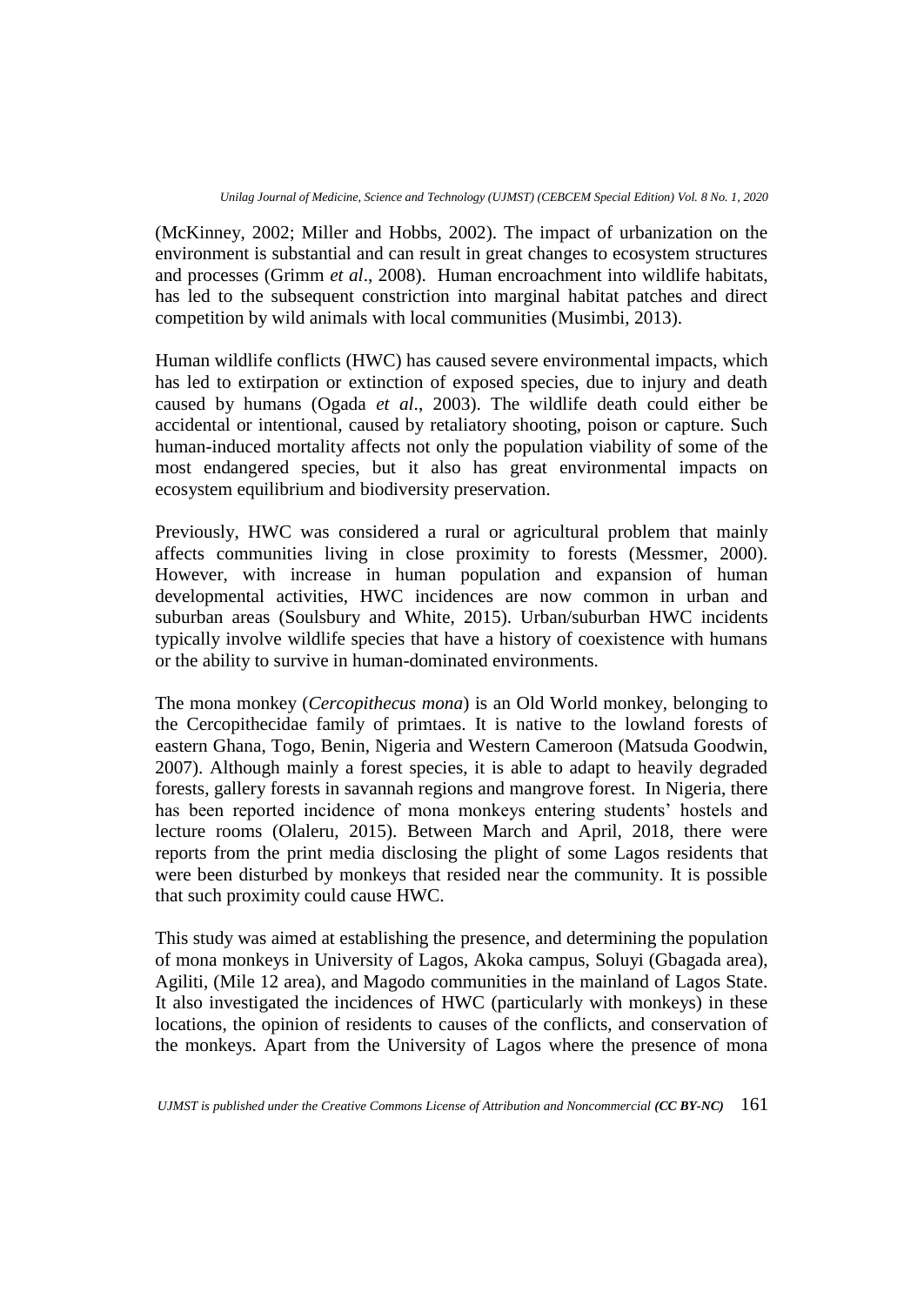monkeys have been established (Olaleru and Egonmwan, 2012), other locations were surveyed because we got informal reports from community members about the presence of the animal in those areas.

# **MATERIALS AND METHODS**

# **Study area**

This study was carried out in four locations in Lagos State that were identified to have thriving or relic population of mona monkeys. These were Soluyi (6°33'58.9"N 3°23'12.3"E) in Gbagada area, Magodo Phase 2 (6°37'28.6"N 3°22'55.7"E), Agiliti (6°37'20.9"N 3°23'26.2"E) near Mile 12, and the University of Lagos, Akoka Campus (6°31'48.0"N 3°23'46.0"E) (Fig. 1).



**Fig. 1: Map of Lagos State with study locations**

# **Data collection**

The population of monkeys in the locations was determined using total count method (Pruetz and Leasor, 2002; Plumptre *et al*., 2013). One observer enumerated all the sighted monkeys in each location at specified periods of the day when the monkeys were easily observed. Population counts of sighted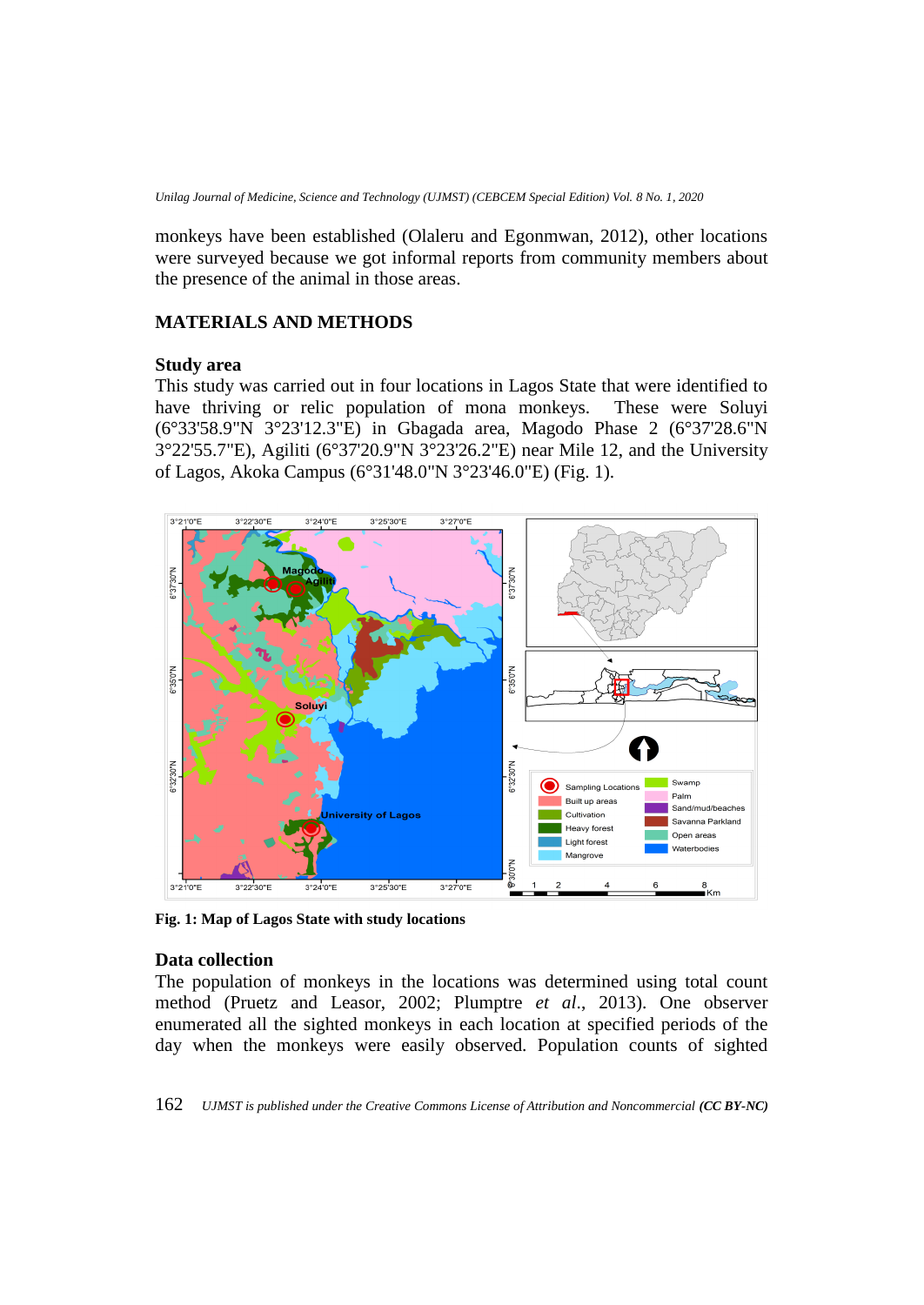troop(s) in each location were conducted at least once every week for three months (March, April, and May) in 2018. The counts were conducted between 0630 and 0715, or between 1730 and1845 hours when they went for, or returned from foraging respectively. The average values of the counts were taken as the estimated populations (Pruetz and Leasor, 2002).

Other data were obtained from residents in these communities through random administration of 200 copies of a two-paged structured questionnaire with 44 items. The items elicited information on socio-demographic of respondents, their estimate of troop number and size of mona monkeys, opinions on causes, and frequency of monkey raids, monkey-human cohabitation and interaction, prevention of monkey raids, and possible ways of mona monkey conservation.

The parameter used to determine HWC was the opinion of respondents on the raiding activities of monkeys to human facilities and human attacks on the monkeys. A five-point Likert-scale.

# **Data analysis**

The data were subjected to descriptive and inferential statistics using SPSS (Version 25). Mona monkey population estimates, socio-demographics, and the opinion of respondents were analysed descriptively. The responses to the Likert statements under 'SA' (Strongly Agree) and 'A' (Agree) were summed up as 'agreed', while those under 'D' (Disagree), and 'SA' (Strongly Disagree) were summed as 'disagreed'. Analysis of variance was used to determine the effects of socio-demography of respondents on their opinion on causes of HWC and conservation of monkeys. Means were regarded significant at  $P < 0.05$ . Where this was found to be significant at  $P < 0.05$ , Scheffe post hoc test was used to determine the factor(s) that were significantly different.

# **RESULTS**

# **Estimated population of mona monkeys in study locations**

The mona monkey population in the study locations showed that the University of Lagos, Akoka campus had the highest population of mona monkeys with 19 individuals, Magodo and Agiliti had six individuals each, while the lowest population of two individuals was recorded in Soluyi.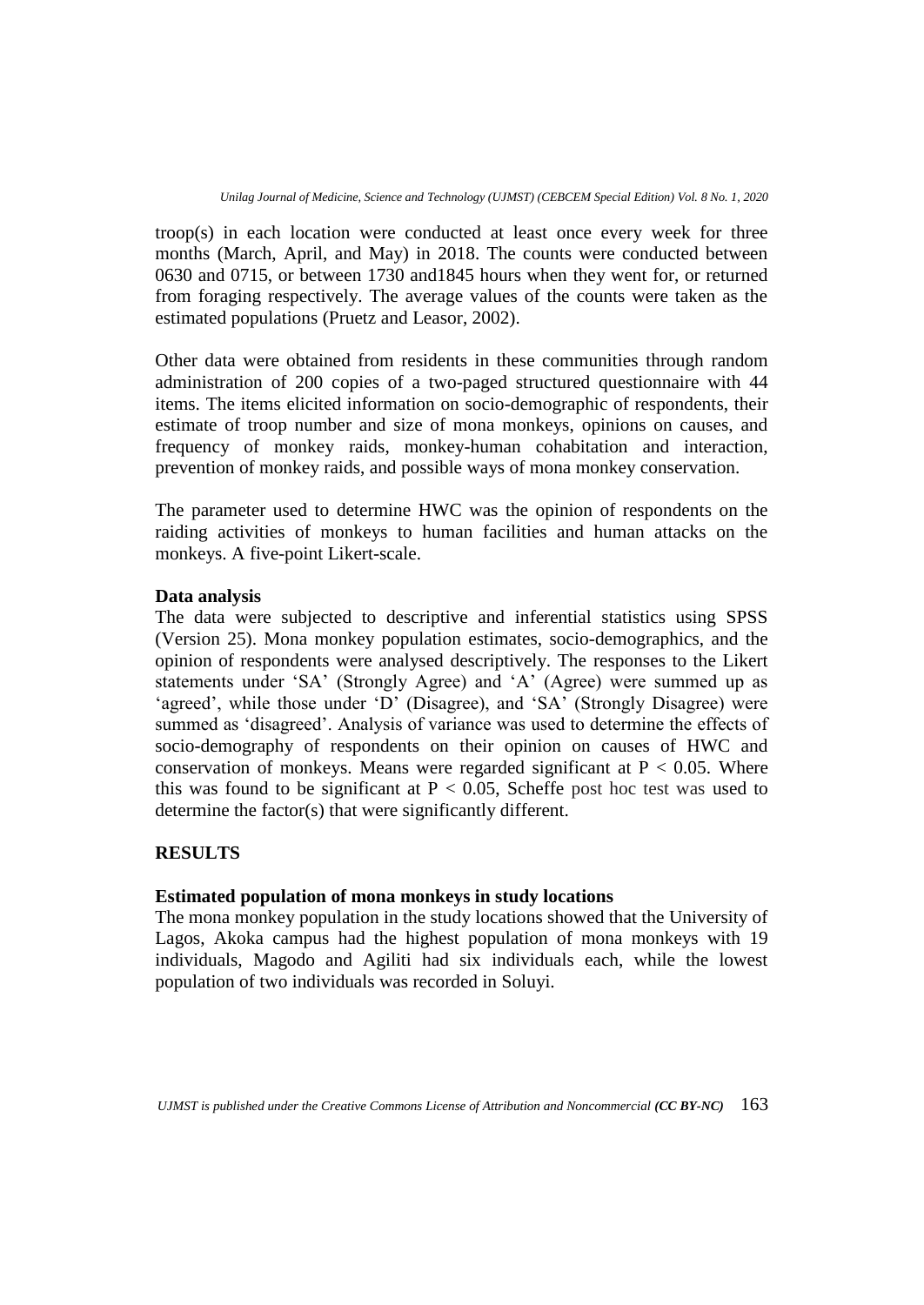# **Socio-demography of respondents**

A total of 175 questionnaires were retrieved from the respondents. Table 1 showed the socio-demography of the respondents. Only 21.1% were less than 20 years, 36.6% were 20 – 29 years, 22.9% were 30 – 39years, 9.7% were 40 – 49 years, while 9.7% were >50 years. Males made up 52% of the respondents while 48% were females. Majority of the respondents (50.3%) had secondary education, and 34.9% had tertiary education. Most of the respondents (95.4%) were residents while 4.6% were visitors. Among the residents, 19.2% were property owners while 80.8% were tenants. Only 35.9% of the residents have lived in the community for less than 2 years, 29.9% have lived in the community for  $2 - 5$ years; 12% have lived for  $6 - 9$  years while 22.2% have lived for 10 years and above in their community.

| Variable                               | Frequency      | Percentage |
|----------------------------------------|----------------|------------|
| Age group $(N=175)$                    |                |            |
| Less than 20                           | 37             | 21.1       |
| 20-29                                  | 64             | 36.6       |
| 30-39                                  | 40             | 22.9       |
| 40-49                                  | 17             | 9.7        |
| 50 years and above                     | 17             | 9.7        |
| Gender $(N=175)$                       |                |            |
| Male                                   | 91             | 52.0       |
| Female                                 | 84             | 48.0       |
| Qualification $(N=175)$                |                |            |
| None                                   | $\overline{2}$ | 1.1        |
| Primary                                | 24             | 13.7       |
| Secondary                              | 88             | 50.3       |
| Tertiary                               | 61             | 34.9       |
| Status in the community $(N=175)$      |                |            |
| Resident                               | 167            | 95.4       |
| Visitor                                | 8              | 4.6        |
| Resident Status (N=167)                |                |            |
| Landlord                               | 32             | 19.2       |
| Tenant                                 | 135            | 80.8       |
| Years lived in the community $(N=167)$ |                |            |
| Less than 2 years                      | 60             | 35.9       |
| 2-5 years                              | 50             | 29.9       |
| 6-9 years                              | 20             | 12.0       |
| 10 years and above                     | 37             | 22.2       |

#### **Table 1: Socio-demography of the respondents**

164 *UJMST* is published under the Creative Commons License of Attribution and Noncommercial (CC BY-NC)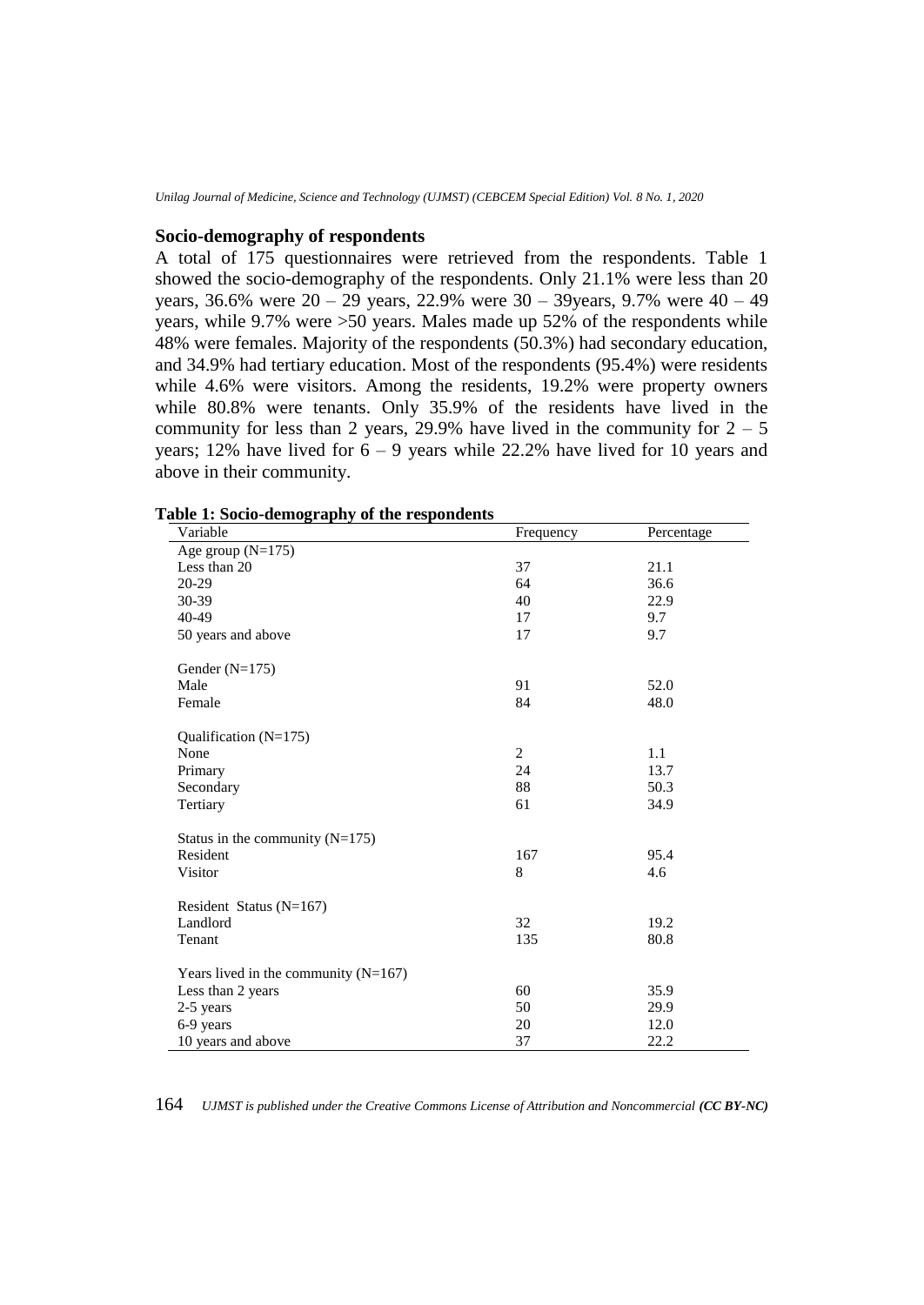### **Raiding incidence by mona monkeys: A sign of HWC**

Result on the incidence and frequency of the monkeys' raids to human properties in the study communities is shown in Table 2. Many respondents (65.1%) indicated that raiding had occurred around them; 3.5% indicated that government was responsible for managing areas where the raids took place, while 84.2% were of the view that their community was responsible for the management of the areas mona monkey raids took place.

On raiding of personal facilities by monkeys, 41.7% of the respondents indicated their facilities had been raided previously, while 58.3% did not experience such. Of those that had encountered monkeys raids, 63.0 % indicated the monkeys raided their fruit trees; 28.8% expressed they raided foodstuffs in the kitchen, while 8.2% indicated the monkeys scavenged from the dustbins.

On the regularity of raiding occurrence, 37.0% of the respondents indicated daily, 27.4% indicated weekly, and 16.4% indicated monthly. Most respondents (93.1 %) did not kill the monkeys, for reasons that were not disclosed. Only 6.9 % of the respondents did kill the monkeys. Among those that killed the monkeys that invaded their facilities, 75.0 % used traps, while 25.0 % used guns for their operation.

#### **Frequency of raids and estimates of cost of damages**

The number of times respondents suffered raids by mona monkeys was shown in Table 3. Most respondents (69.9 %) did not indicate the frequency of monkey raids, while the rest had suffered it once, twice, thrice or several other times. These raids were most frequent between January to March (58.33 %).

#### **Estimation of mona monkey troop size and major raiding activity**

The number and size of troops respondents estimated were shown in Table 4. The highest number of troops as indicated by 53.1 % of respondents was 2. The highest troop size (number of individuals in a troop) was 20, while 45.0 % of respondents indicated that the mona monkey population was declining.

On the negative impacts caused by monkeys during raiding, 1.7% of the respondents specified injury; 31.4% indicated stealing of goods; 0.6% indicated transmission of diseases, 12.6% indicated destruction of properties while 53.7% did not respond to the question. On the estimated cost of damage caused by the monkeys during raiding, 0.6% indicated between N6,000 – N10,000, 6.3%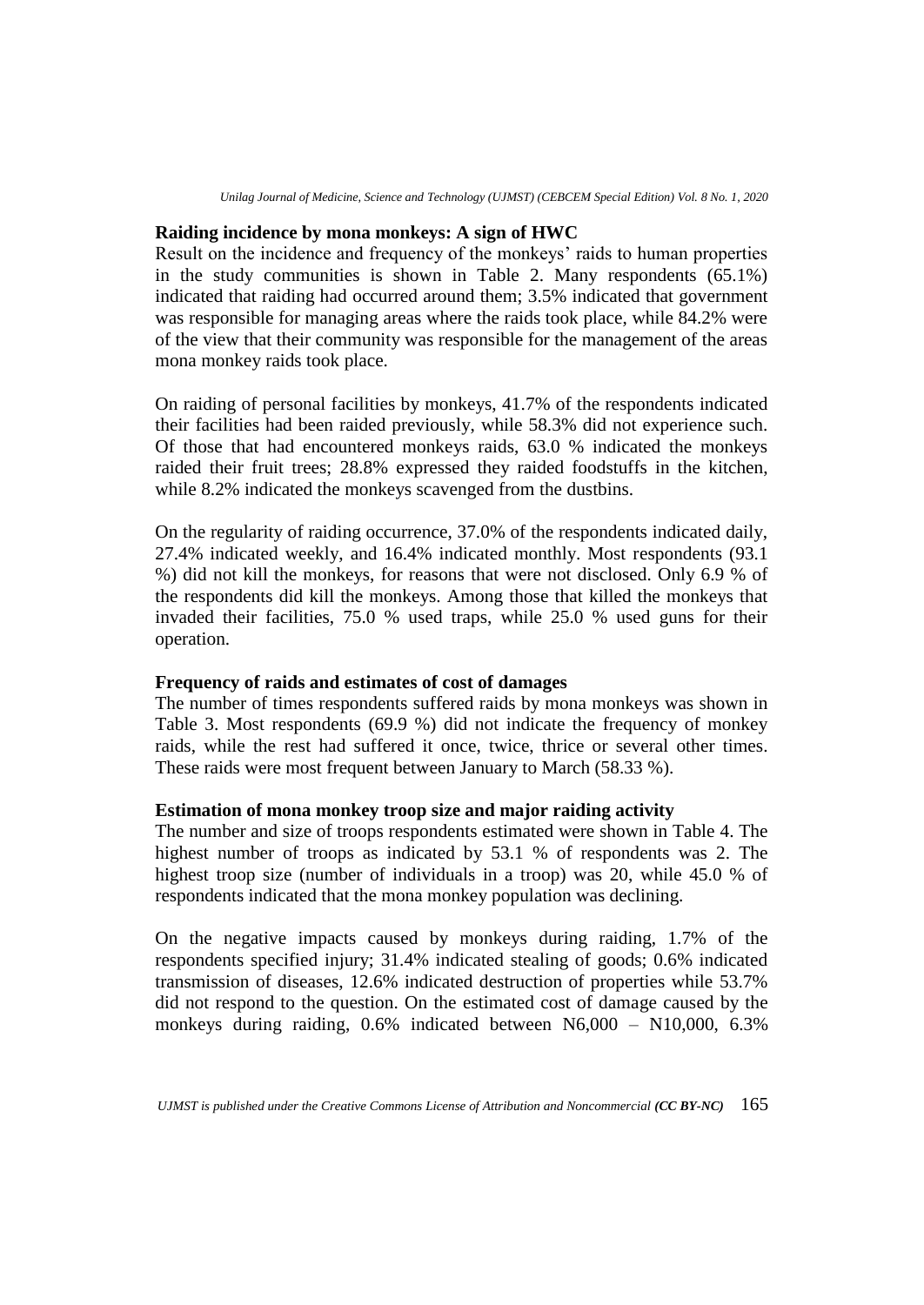indicated between  $N1,000 - N5,000, 34.9%$  indicated less than  $N1,000$  while 58.3% did not specify the amount.

| Lable 2: Incidence and frequency of monkeys' raids on properties of respondents |                |         |  |  |  |  |  |
|---------------------------------------------------------------------------------|----------------|---------|--|--|--|--|--|
| Variable                                                                        | Frequency      | Percent |  |  |  |  |  |
| Is there a place in your area where raiding incidence has occurred? $(N=175)$   |                |         |  |  |  |  |  |
| Yes                                                                             | 114            | 65.1    |  |  |  |  |  |
| N <sub>0</sub>                                                                  | 61             | 34.9    |  |  |  |  |  |
|                                                                                 |                |         |  |  |  |  |  |
| Who is responsible for managing places raided by monkey $(N=100)$               |                |         |  |  |  |  |  |
| Government                                                                      | $\overline{4}$ | 3.5     |  |  |  |  |  |
| Community                                                                       | 96             | 84.2    |  |  |  |  |  |
|                                                                                 |                |         |  |  |  |  |  |
| Have monkeys ever raided your facility? $(N=175)$                               |                |         |  |  |  |  |  |
| Yes                                                                             | 73             | 41.7    |  |  |  |  |  |
| N <sub>0</sub>                                                                  | 102            | 58.3    |  |  |  |  |  |
|                                                                                 |                |         |  |  |  |  |  |
| If 'Yes', what did they raid on $(N=73)$                                        |                |         |  |  |  |  |  |
| Fruits                                                                          | 46             | 63.0    |  |  |  |  |  |
| Kitchen stuffs                                                                  | 21             | 28.8    |  |  |  |  |  |
| Scavenge from dust bin                                                          | 6              | 8.2     |  |  |  |  |  |
|                                                                                 |                |         |  |  |  |  |  |
| Frequency of occurrence of raiding $(N=73)$                                     |                |         |  |  |  |  |  |
| Daily                                                                           | 27             | 37.0    |  |  |  |  |  |
| Weekly                                                                          | 20             | 27.4    |  |  |  |  |  |
| Monthly                                                                         | 12             | 16.4    |  |  |  |  |  |
| Seasonally                                                                      | 14             | 19.2    |  |  |  |  |  |
|                                                                                 |                |         |  |  |  |  |  |
| Have you ever killed a monkey that invaded your facility? $(N=175)$             |                |         |  |  |  |  |  |
| N <sub>o</sub>                                                                  | 163            | 93.1    |  |  |  |  |  |
| Yes                                                                             | 12             | 6.9     |  |  |  |  |  |
|                                                                                 |                |         |  |  |  |  |  |
| Method of killing the monkey $(N=12)$                                           |                |         |  |  |  |  |  |
| <b>Traps</b>                                                                    | 9              | 75.0    |  |  |  |  |  |
| Shooting with gun                                                               | 3              | 25.0    |  |  |  |  |  |

**Table 2: Incidence and frequency of monkeys' raids on properties of respondents**

166 *UJMST* is published under the Creative Commons License of Attribution and Noncommercial (CC BY-NC)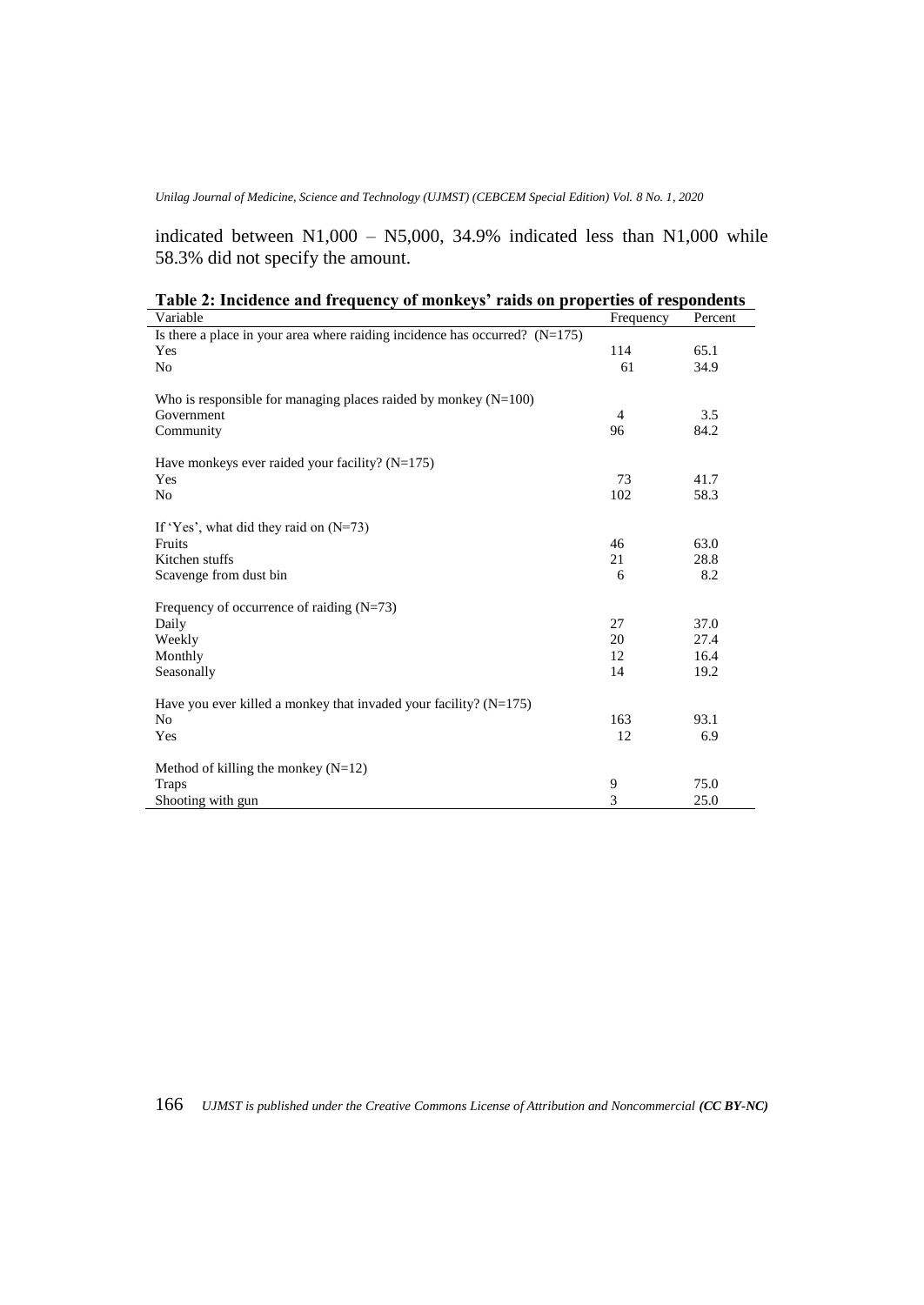| Variable                                     | <b>Frequency</b> | Percent |  |
|----------------------------------------------|------------------|---------|--|
| Number of Times monkeys raid $(N=73)$        |                  |         |  |
|                                              | 3                | 4.1     |  |
| 2                                            | 8                | 11.0    |  |
| 3                                            | 6                | 8.2     |  |
| 4                                            |                  | 1.4     |  |
| 5                                            | 3                | 4.1     |  |
| 7                                            |                  | 1.4     |  |
| Not specified                                | 51               | 69.9    |  |
| Time of the year monkeys raid $(N=12)$       |                  |         |  |
| January - March                              | 7                | 58.33   |  |
| April - June                                 | 2                | 16.66   |  |
| July - September                             | 0                | 0.00    |  |
| October-December                             | 2                | 16.66   |  |
| Not specified                                |                  | 8.33    |  |
| Season monkeys raid $(N=14)$                 |                  |         |  |
| Wet                                          | 4                | 28.57   |  |
| Dry                                          | 5                | 35.71   |  |
| Both                                         | 5                | 35.71   |  |
| Do monkeys still raid your facility $(N=73)$ |                  |         |  |
| Yes                                          | 49               | 67.1    |  |
| No                                           | 24               | 32.9    |  |

*Unilag Journal of Medicine, Science and Technology (UJMST) (CEBCEM Special Edition) Vol. 8 No. 1, 2020*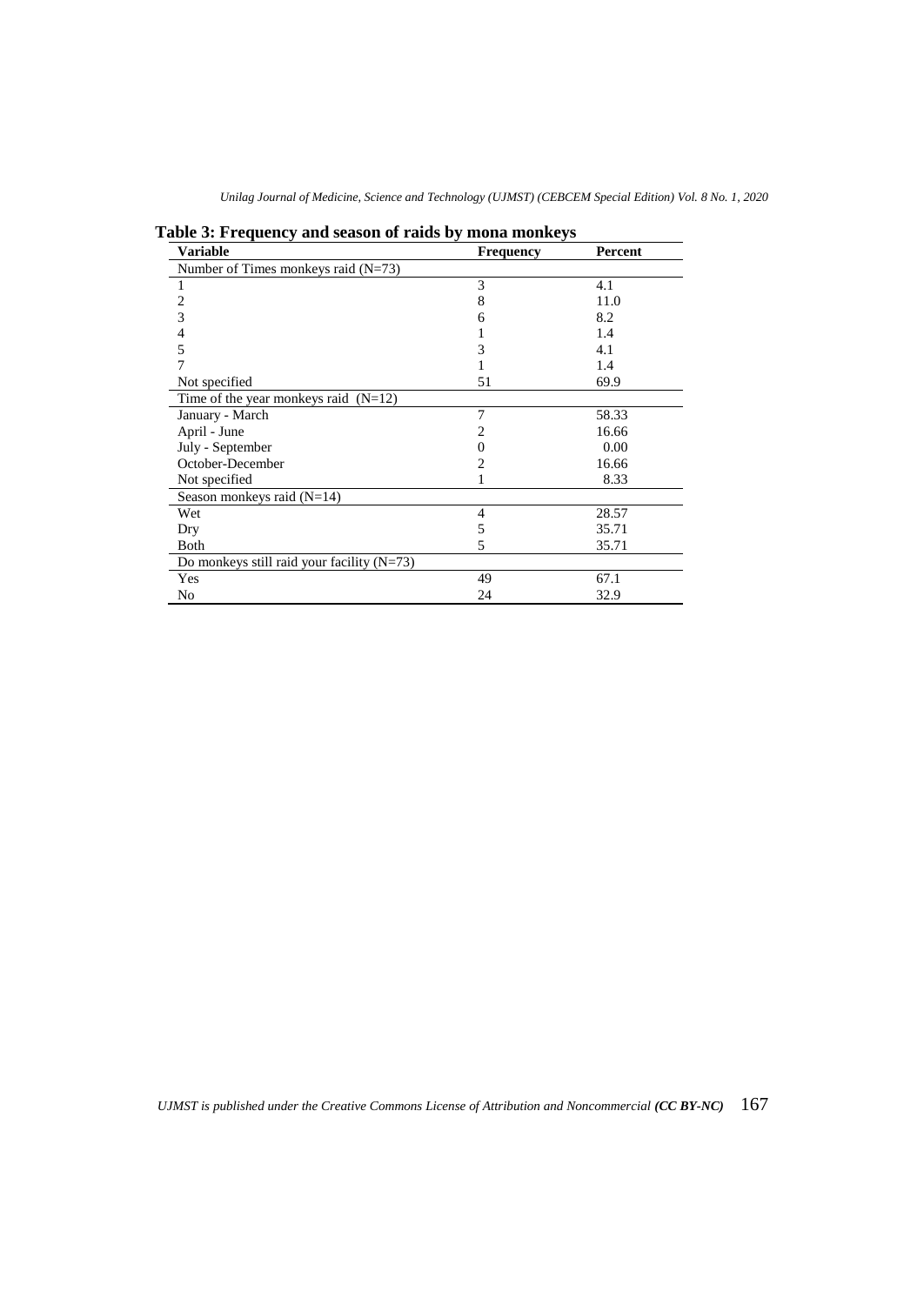| <b>Variable</b>                                                    | <b>Frequency</b> | Percent |
|--------------------------------------------------------------------|------------------|---------|
| Number of troops (groups) of monkey respondents have sighted       |                  |         |
| 3                                                                  | 3                | 1.7     |
| $\overline{2}$                                                     | 3                | 1.7     |
|                                                                    | 93               | 53.1    |
| Not specified                                                      | 76               | 43.4    |
| Number of individuals in a troop                                   |                  |         |
| Greater than 20                                                    | 3                | 1.7     |
| $11 - 20$                                                          | $\overline{2}$   | 1.1     |
| $5 - 10$                                                           | 46               | 26.3    |
| Less than 5                                                        | 48               | 27.4    |
| Not specified                                                      | 76               | 43.5    |
| Is their population reducing or increasing in recent times?        |                  |         |
| Increasing                                                         | 21               | 12.0    |
| Reducing                                                           | 78               | 45.0    |
| Not specified                                                      | 76               | 44.0    |
| Harms caused by monkeys during raids                               |                  |         |
| Injury                                                             | 3                | 1.7     |
| Stealing of goods                                                  | 55               | 31.4    |
| Transmission of diseases                                           | 1                | 0.6     |
| Destruction of properties                                          | 22               | 12.6    |
| Not-specified                                                      | 94               | 53.7    |
| The estimated cost of damage caused by these monkeys to properties |                  |         |
| $N6000 - N10,000$                                                  | 1                | 0.6     |
| $N1000 - N5000$                                                    | 11               | 6.3     |
| $<$ N1000                                                          | 61               | 34.9    |
| Not-specified                                                      | 102              | 58.3    |

**Table 4: Mona monkey troop number and size, damages caused, and estimated cost of damages**

# **Causes of mona monkey raids**

The causes of raids to human facilities by mona monkeys were shown in Table 5. Most respondents (97.7 %) agreed that monkeys raided compounds that had fruit trees, and 90.85 % agreed that the raids were because the monkeys did not find food in their habitats. Many (87.4 %) were of the opinion that it was easier for monkeys to raid human's food than to forage in the wild. Others (76.0 % ) agreed that trash bins within the compounds attracted monkeys, while 18.9% disagreed and 5.1% respondents were not specific if trash bins attracted monkeys or not. Most respondents (81.7%) agreed that the uncovered food in the kitchen attracted monkeys but 13.1% disagreed and 5.1% were indifferent about it. Also, 89.1% of the respondents agreed that unclosed kitchen doors made it easy for monkeys to raid, but 8.0% disagreed, while 2.9% were indifferent about it. It was also found that 60.6% of the respondents agreed that the human habitat have encroached into the monkey's habitat, while 31.5% disagreed and 8.0% were not specific about it.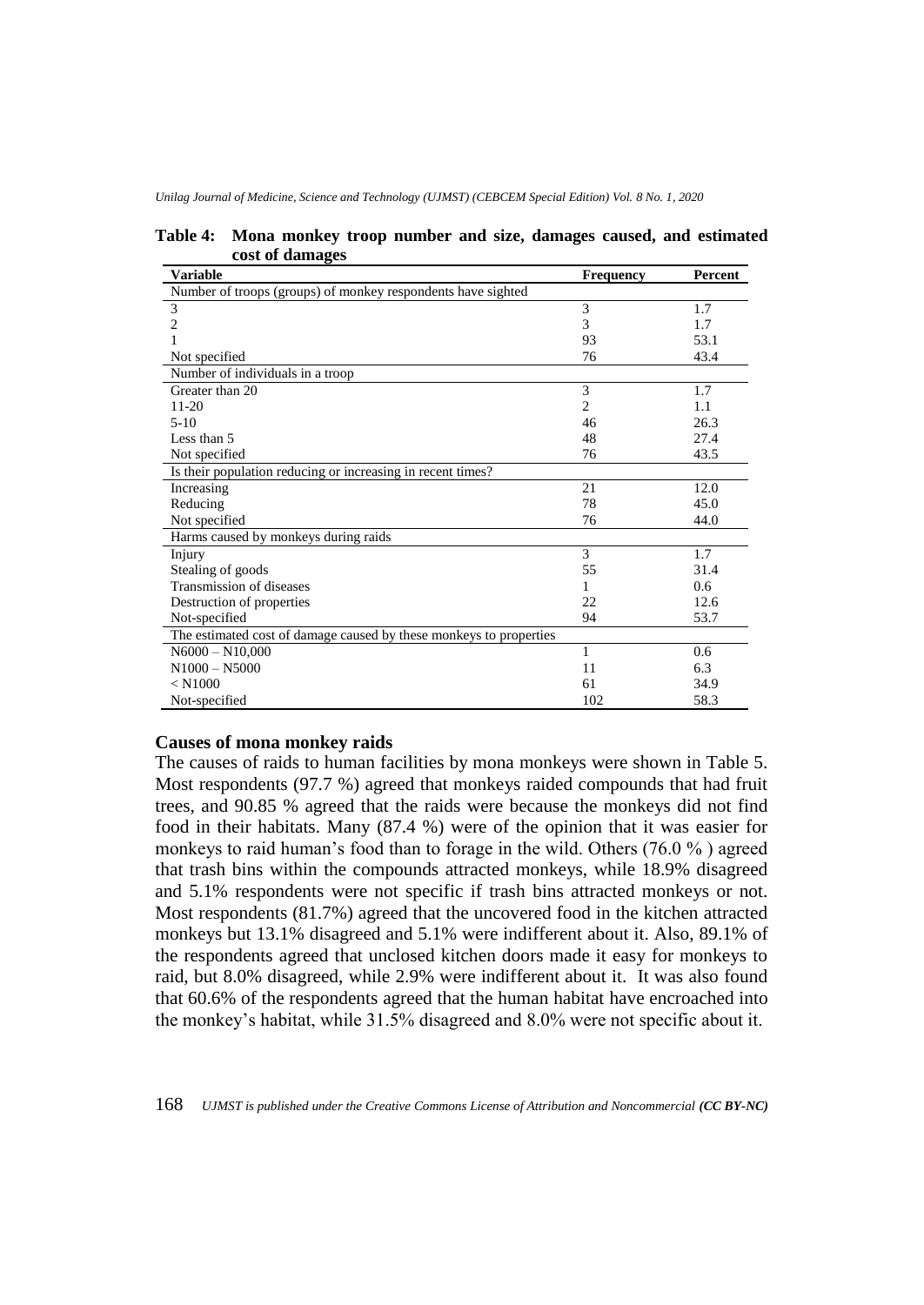| Unilag Journal of Medicine, Science and Technology (UJMST) (CEBCEM Special Edition) Vol. 8 No. 1, 2020 |  |  |
|--------------------------------------------------------------------------------------------------------|--|--|
|--------------------------------------------------------------------------------------------------------|--|--|

| <b>Statement</b>                                                           | SΑ  |      | А  |      | UD |     |    | D    |    | SD            |  |
|----------------------------------------------------------------------------|-----|------|----|------|----|-----|----|------|----|---------------|--|
|                                                                            | F   | %    | F  | $\%$ | F  | %   | F  | $\%$ | F  | $\frac{9}{6}$ |  |
| Monkeys raid a compound because of<br>the fruit trees there                | 106 | 60.6 | 65 | 37.1 |    | 6   | 3  | 1.7  | 0  | 0.0           |  |
| Monkeys raid because they do not find<br>food in their habitat             | 87  | 49.7 | 72 | 41.1 | 5  | 2.9 | 7  | 4.0  | 4  | 2.3           |  |
| It is easier for monkeys to raid human<br>foods than to forage in the wild | 83  | 47.4 | 70 | 40.0 | 4  | 2.3 | 13 | 7.4  | 5  | 2.9           |  |
| Trash bins within the compounds attract<br>monkeys                         | 63  | 36.0 | 70 | 40.0 | 9  | 5.1 | 22 | 12.6 | 11 | 6.3           |  |
| The uncovered foods left in the kitchen<br>attracts monkeys                | 98  | 56.0 | 45 | 25.7 | 9  | 5.1 | 17 | 9.7  | 6  | 3.4           |  |
| Unclosed kitchen doors makes it easy<br>for monkeys to raid                | 94  | 53.7 | 62 | 35.4 | 5  | 2.9 | 12 | 6.9  | 2  | 1.1           |  |
| The human habitat have encroached<br>into the monkeys habitat              | 43  | 24.6 | 63 | 36.0 | 14 | 8.0 | 43 | 24.6 | 12 | 6.9           |  |

**Table 5: Causes of monkey raids on human facilities**

SA= Strongly Agree, A= Agree, UD= Undecided, D= Disagree, SD= Strongly Disagree

#### **Conservation of moan monkeys in urban areas**

The perception of respondents towards conservation of mona monkeys in urban areas was shown in Table 6. Most respondents (72.0 %) did not agree (D and SD) that monkeys should be used as pets. Only 61.7 % of the respondents agreed (SA and A) that monkeys should be protected, but the monkeys should be relocated to zoos/game reserves as agreed by 81.1 % of them, since 74.8 % agreed that monkeys should not be allowed to encroach on human communities. Even though monkeys were regarded as nuisance in the environment by 48.6 % of respondents, 61.2 % disagreed that monkeys that raided a place should be killed.

#### **Table 6: Peoples opinion towards conservation of monkeys in urban areas**

| <b>Statement</b>                                                                   | SΑ |      | A  | UD   |    |      | D  |      | SD |      |
|------------------------------------------------------------------------------------|----|------|----|------|----|------|----|------|----|------|
|                                                                                    | F  | %    | F  | %    | F  | %    | F  | %    | F. | $\%$ |
| Monkeys should be allowed as pets                                                  | 19 | 10.9 | 23 | 13.1 | 7  | 4.0  | 35 | 20.0 | 91 | 52.0 |
| Monkeys should be protected                                                        | 35 | 20.0 | 73 | 41.7 | 15 | 8.6  | 32 | 18.3 | 20 | 11.4 |
| Monkeys that raid a place should be<br>killed                                      | 36 | 20.6 | 16 | 9.1  | 16 | 9.1  | 64 | 36.6 | 43 | 24.6 |
| Monkeys in this environment constitute<br>a nuisance                               | 25 | 14.3 | 60 | 34.3 | 13 | 7.4  | 52 | 29.7 | 25 | 14.3 |
| Monkeys should not be allowed to<br>encroach on human settlements                  | 37 | 21.1 | 94 | 53.7 | 8  | 4.6  | 24 | 13.7 | 12 | 6.9  |
| Humans should not encroach<br>into<br>wildlife habitats                            | 22 | 12.6 | 63 | 36.0 | 13 | 7.4  | 53 | 30.3 | 24 | 13.7 |
| Monkeys in the environment should be<br>relocated to the game reserves and<br>Z00S | 91 | 52.0 | 51 | 29.1 | 5  | 2.9  | 18 | 10.3 | 10 | 5.7  |
| Government should solve the problems<br>of monkeys raiding                         | 41 | 23.4 | 81 | 46.3 | 10 | 5.7  | 34 | 19.4 | 9  | 5.1  |
| should<br>Government<br>compensate<br>people that are affected by monkey<br>raids  | 28 | 16.0 | 66 | 37.7 | 21 | 12.0 | 45 | 25.7 | 15 | 8.6  |

SA= Strongly Agree, A= Agree, UD= Undecided, D= Disagree, SD= Strongly Disagree

*UJMST is published under the Creative Commons License of Attribution and Noncommercial (CC BY-NC)* 169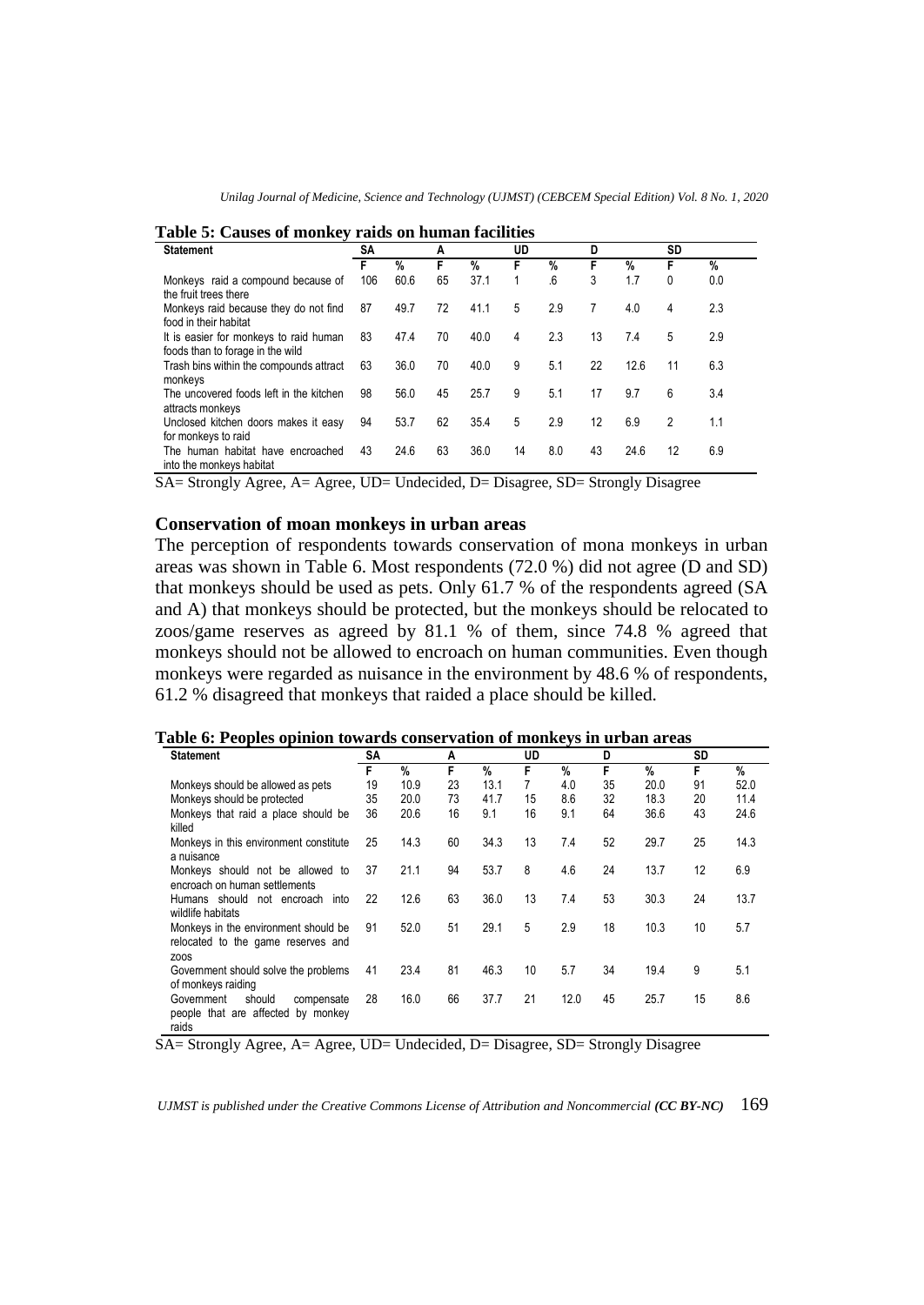# **Effects of respondents' socio-demography on their opinion on causes of raids and conservation of monkeys in urban areas**

Only age of respondents was found to have statistically significant effect on their opinion to causes of HWC and conservation of monkeys in urban areas. Tables 6 and 7 showed respectively the descriptive statistics of age categories and one way analysis of variance of the effect of age on respondents' opinion on the causes of monkey raids on human facilities. The highest perception was from respondents in the age group less than 20 years (n = 37, 14.51  $\pm$ 4.59), while the lowest was from respondents in the age group 30-39 years (n = 40, 11.20  $\pm$ 3.95). The differences (Table 7) in the perception of the respondents on the causes of monkey raids of human facilities was significant ( $F = 3.00$ ,  $P < 0.05$ ). The posthoc showed that respondents who were less than 20, and those in the 20-29 age groups had better perception that were significant on the causes of monkey raids of human facilities than the respondents in the age group 30-39 years ( $P = 0.01$ ) and  $(P = 0.014)$  respectively.

#### **Table 6: Descriptive Statistics of age of respondents**

| Age (Years)        | N   | Mean  | SD.   |  |
|--------------------|-----|-------|-------|--|
| Less than 20       | 37  | 14.51 | 4.592 |  |
| $20 - 29$          | 64  | 13.38 | 3.869 |  |
| $30-39$            | 40  | 11.20 | 3.950 |  |
| $40 - 49$          | 17  | 12.82 | 5.015 |  |
| 50 years and above | 17  | 12.65 | 5.545 |  |
| Total              | 175 | 12.99 | 4.441 |  |

| <b>Table 7:</b> | One way analysis of variance on effect of age of respondents on their |
|-----------------|-----------------------------------------------------------------------|
|                 | opinion on the causes of monkey raids of human facilities             |

|                       | <b>Sum of Squares</b> | df  | <b>Mean Square</b> |      | Sig.  |
|-----------------------|-----------------------|-----|--------------------|------|-------|
| <b>Between Groups</b> | 225.998               |     | 56.500             | 3.00 | 0.020 |
| Within Groups         | 3204.996              | 170 | 18.853             |      |       |
| Total                 | 3430.994              | 174 |                    |      |       |

# **DISCUSSION**

The highest number of mona monkeys recorded in University of Lagos could be due to presence of relic vegetation cover and their adaptation to other food resources (Olaleru and Egonmwan, 2012). Even though this population seems to be protected, being in an academic and elite environment, they were still being poached upon. There were forest edges that served as refuge for the few monkeys in Magodo and Agiliti areas. Respondents in Magodo preferred that the monkeys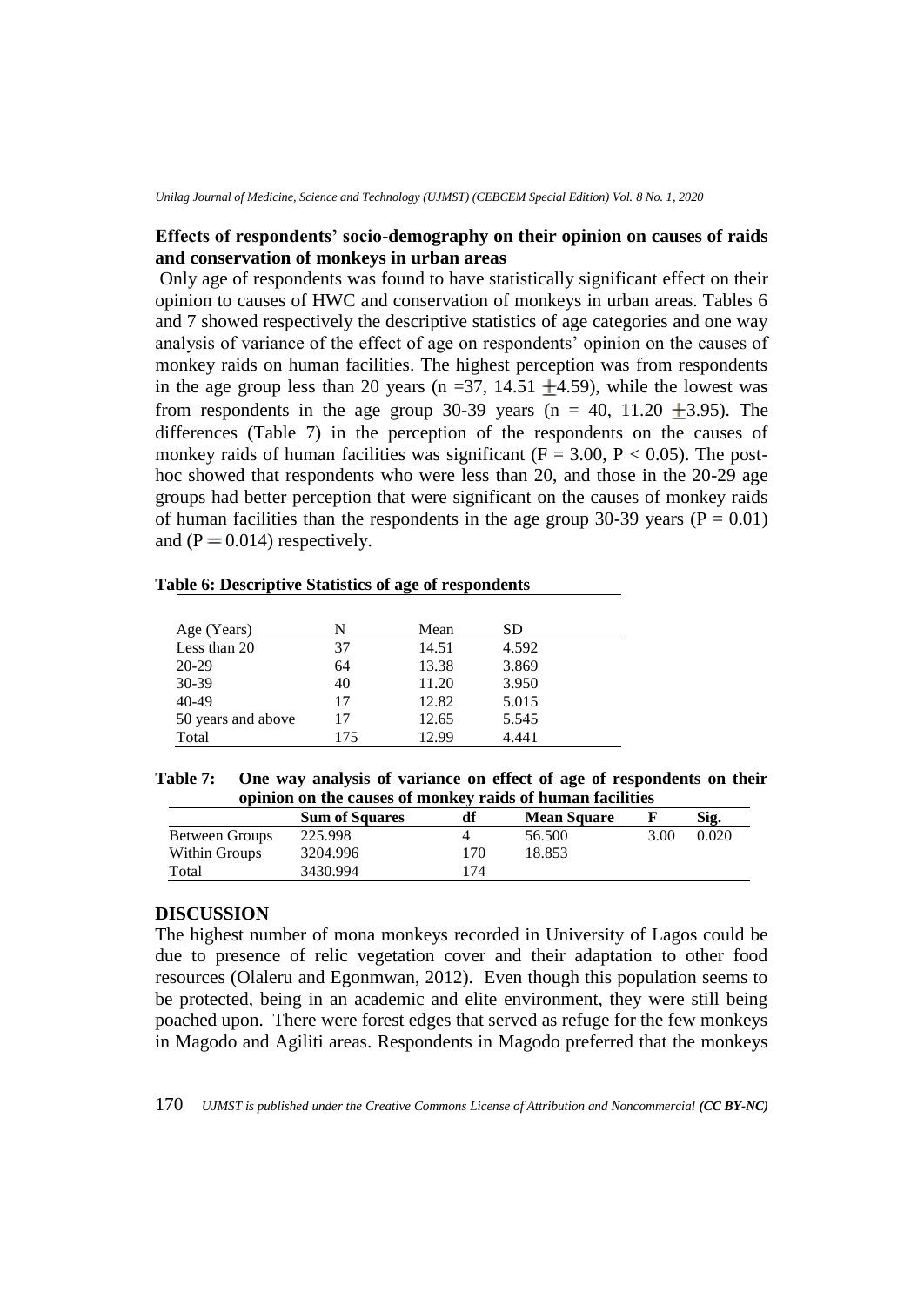were captured and translocated to the zoo or another forest. The least population recorded in Soluyi was because forests have been converted to residential areas and the monkeys were under serious persecution from residents who have used cages and guns to trap and kill them in the past (FO pers. Obs.). The very low populations in Soluyi, Magodo and Agiliti will be extirpated if no conservation measures are taken by the Lagos State government.

The species raided people's fruit trees, foodstuffs in the kitchens, and scavenged at waste bins. Raiding of fruit trees by mona monkeys have been recorded in Awka (Nwofoh, 2011) and Lagos (Olaleru, 2015). Primates were reported as the major crop raiders to farmers in Gashaka Gumti National Park (Eniang *et al*., 2011) and farmlands close to south-west of Mole National Park, Ghana (Wiafe, 2019). In developing countries, crop raiding is a common source of conflict between people and wildlife (Gemeda and Meles, 2018). This could be due to close spatial proximities humans are beginning to have with wildlife as wildlife habitats are being converted for agriculture and other uses, especially residence as found in the study locations (Musyoki, 2007). Onadeko *et al*., 2014 reported on encroachment of mona monkeys to human dwellings in the University of Lagos. Thus urbanization is a key driver in wildlife loss and conflict (McKinney, 2002). Most respondents even after reporting raids indicated that they did not get any compensation from the government or any organisation for their losses. Respondents had difficulty in estimating the monetary equivalent of the damages caused by monkey raids. Compensation addresses conflict by reimbursing people for their losses. In HWC, compensation carries significant economic costs to humans, and was successful in areas where compensating bodies worked together with local non-governmental organisations (Ogra and Badola, 2008). Compensation conditions and procedures are usually difficult for farmers and villagers to access (Johnson *et al*., 2018), but it is the most common strategy used in mitigating losses due to HWC (Mukeka *et al*., 2019).

Nyamwamu *et al*. (2016) suggested different strategies that are used in different countries in Africa for the mitigation of HWC. Barriers have been successfully used in prevention of human-wildlife conflicts in some communities. For instance, in Magodo, there were past incidence of conflict between human and wildlife but this has been curtailed through the use of electric fence and burglary. This has reduced the HWC in this community. Hoare (1992) noted that electric fencing is considered as a more sophisticated solution. It is more durable, due to the reduced physical pressure from animals, deters a wide range of species that could invade properties and homes, and is aesthetically more appealing.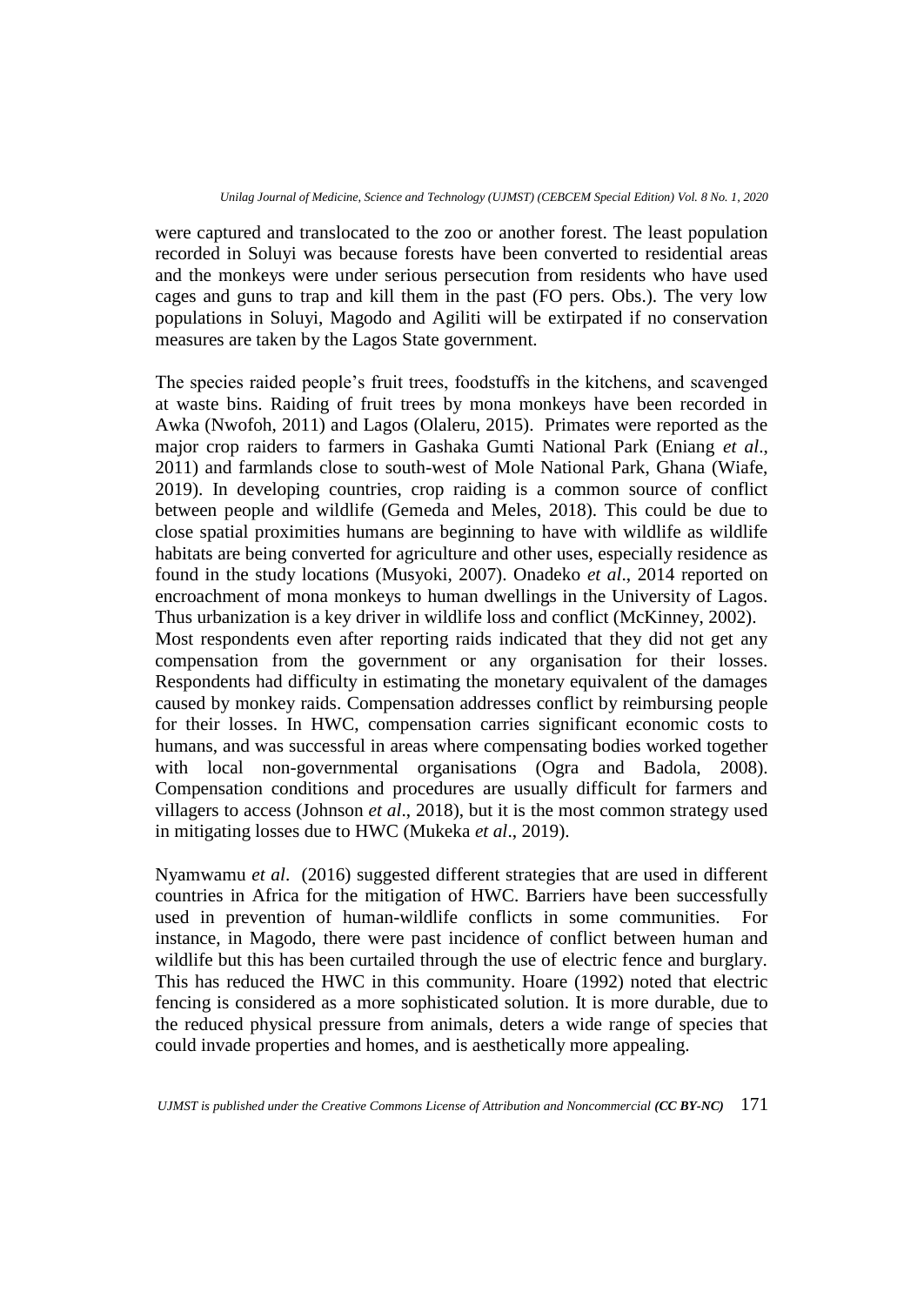Since there were fewer cases of mona monkey kills from raiding escapades, it seemed residents have learnt to tolerate the monkeys. Majority of the respondents indicated that the trend of HWC in general over the years was increasing and that fencing, capture and translocation of monkeys from the communities were some of the mitigation measures proposed for more effectively dealing with the conflict. Residents preferred that the monkeys are kept in a conservation area like zoos or game reserves. This was captured in the report of Omotosho (2018) when residents in Soluyi community resorted to the print media to air their predicament over increasing raids by mona monkeys.

The younger age group seemed to understand the reasons why monkeys raided human facilities. This could probably due to fact that they were most affected by the raid incidence or were more observant in the activities of the monkeys in their environment.

# **CONCLUSION**

This study established the presence of mona monkeys in all the studied urban communities, with populations that were very low. The monkeys lived in these completely urban areas where their natural food was scarce because they have adapted to foods consumed by humans. This interface caused human-monkey conflicts, a form of HWC. The mona monkey offers ecological services and is part of the food chain that benefits man. The current unsustainable habitat use that does not take cognizance of their ecological values could be replaced by the creation of an urban protected area by the Lagos State government. This would lead to the conservation of this species and other urban wildlife for ecological, educational, economic, and ecotourism purposes.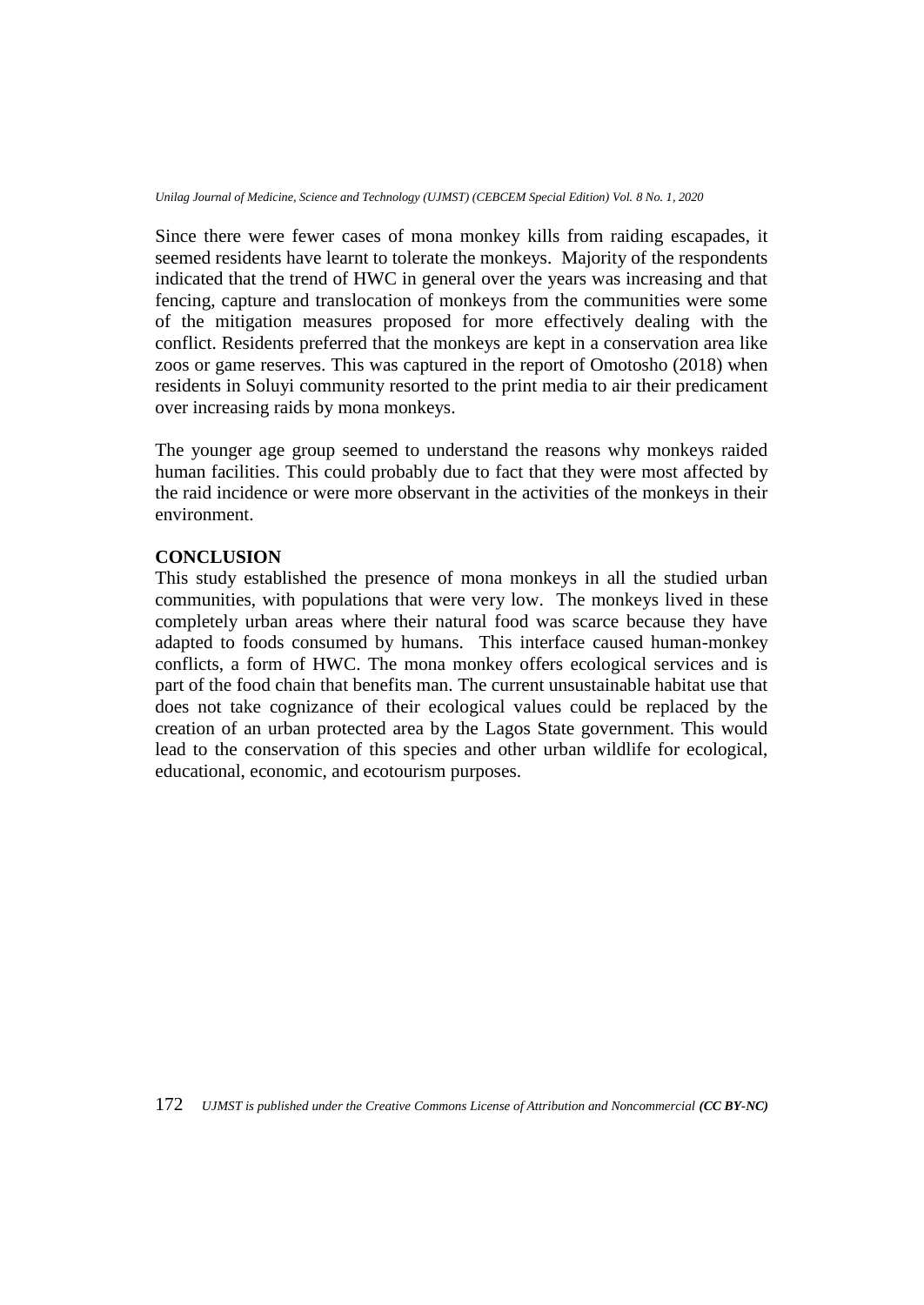# **REFERENCES**

- Afolayan, T. A., Agbelusi, E. A. and Ogunjemite, B. G. (2004). Resources Conservation and Your Future. In: Egunjobi, O. A., Kayode, J., Faluyi, M. A.., Mukolu, A. and Afolabi, O. (eds). *Environmental degradation, reclamation, conservation and pollution control*. The Nigerian National Commission for UNESCO.
- Carl, D. S. and Piran, C. L. W. (2015). Human-wildlife interactions in urban areas: a review of conflicts, 2 benefits and opportunities. *Wildlife Research*, **42**: 541 – 553.
- Eniang, E.A., Ijeoma, J.M., Okekoyin, G. and Uwatt, A.E. (2011). Assement of Human-Wildlife Conflicts in Filinga Range of Gashaka Gumti National Park, Nigeria. *Production Agriculture and Technology*, **7**(1): 15-35.
- Gemeda, D.O. and Meles, S.K. (2018). Impacts of Human-Wildlife Conflict in Developing Countries. *Journal of Applied Sciences and Environmental Management*, **22**(8): 1233-1238.
- Grimm, N. B., Faeth, S. H., Golubiewski, N. E., Redman, C. L., Wu, J., Bai, X. and Briggs, J. M. (2008). Global change and the ecology of cities. *Science,* **319**: 756-760.
- Hoare, R.E. (1992). The present and future use of fencing in the management of larger African mammals. *Environmental Conservation*, **19**(2): 160-164.
- Johnson, M.F., Karanth, K.K., and Weinthal, E. (2018). Compensation as a Policy for Mitigating Human-wildlife Conflict around Four Protected Areas in Rajasthan, India. *Conservation and Society*, **16** (3): 305-319.
- Matsuda Goodwin, R. (2007). Behavior and Ecology of the Mona Monkey in the Seasonally Dry Lama Forest, Republic of Benin, PhD Thesis, The City University of New York, New York.
- McKinney, M. L. (2002). Urbanization, biodiversity, and conservation. *BioScience,* **52**: 883–890.
- Messmer, T. A. (2000). The emergence of humanewildlife conflict management: turning challenges into opportunities. *International Biodeterioration and Biodegradation,* **45**: 97-102.
- Miller, J. R. and Hobbs, R. J. (2002). Conservation where people live and work. *Conservation Biology,* **16**: 330–337.
- Mukeka, J.M., Ogutu, J.O. Kanga, E., and Roskaft, E. (2019). Trends in compensation fro human-wildlife conflict losses in Kenya. *International Journal of Biodiversity and Conservation*, **2**(3): 90-113.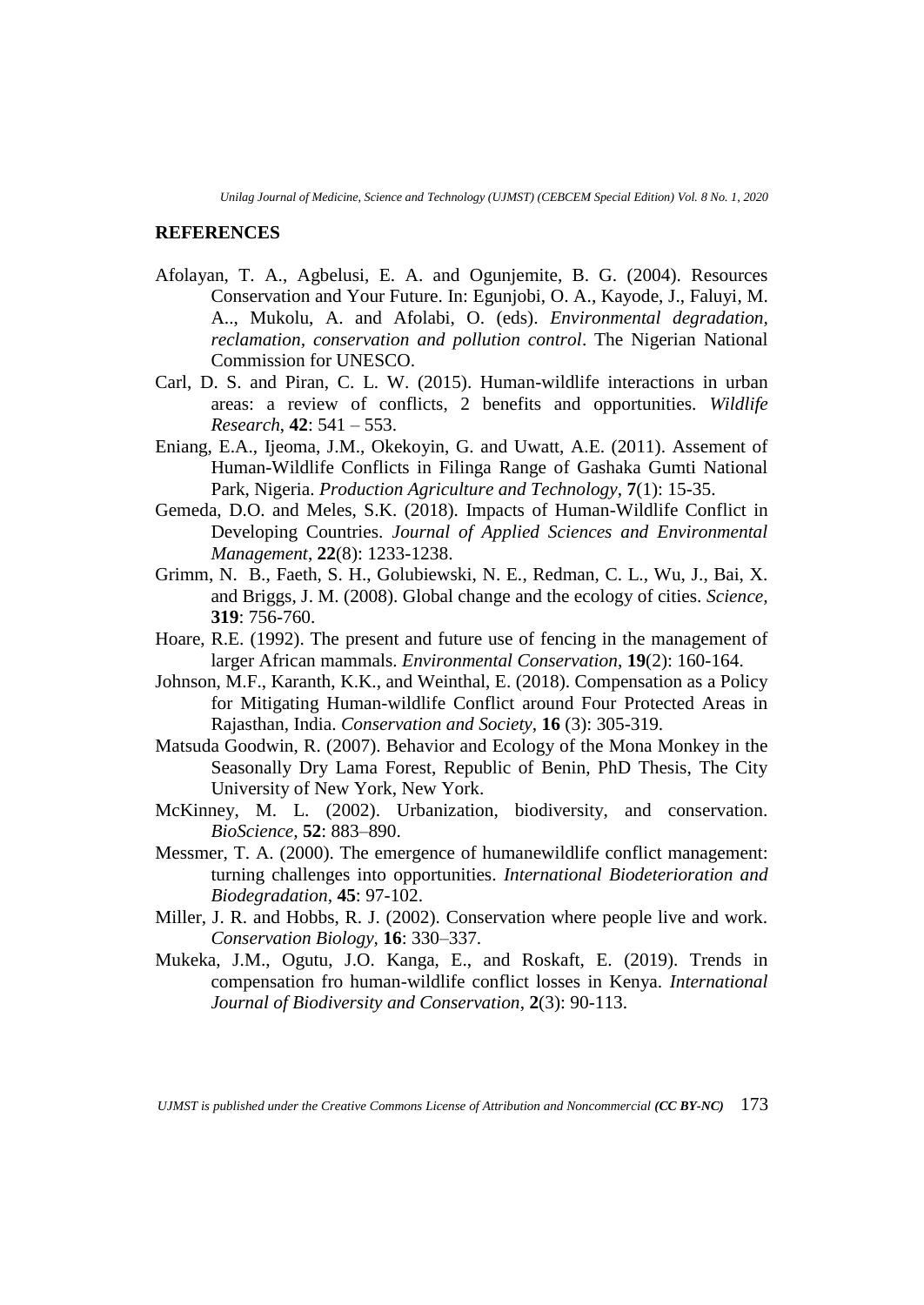- Musimbi, M. (2013). Factors Influencing Human-wildlife Conflict in Communities around the Park: A Case of Lake Nakuru National Park, Kenya. Masters' Thesis, University of Nairobi, Kenya.
- Musyoki, C. M. (2007). *Human Wildlife Conflicts in Kenya*: *Crop raiding by Elephants & other Wildlife in Mahiga "B " Village of Nyeri District.* Phd Thesis, Kyoto University, Japan.
- Nwufoh, E. I. (2011). Ecology and conservation of mona monkeys (*Cercopithecus mona*) in Awka capital city of Anambra State, Nigeria. Report submitted to Primate Conservation Inc. 12pp.
- Nyamwamu, R.O., Ombati, J.M. and Mwangi, J.G. (2016). Effect of Human-Wildlife Conflict on Food Security among Small-Scale Maize Farmers in Laikipia County, Kenya. *International Journal of Science and Research*, **5**(6): 2563-2568.
- Ogada, O. O., Woodroffe, R., Oguge, N. O. and Frank, L. G. (2003). Limiting depredation by African conflict perceptions and conservation prospects. *Environmental Conservation,* **24**(4): 338-343.
- Ogra, M. and Badola, R. (2008). Compensating Human-Wildlife Conflict in Protected Area Communities: Ground-Level Perspectives from Uttarakhand, India. *Human Ecology*, **36**: 717-729.
- Olaleru, F. (2015). Adaptation to foods by Mona monkeys (*Cercopithecus mona*) in a fragmented urban habitat in Lagos, Nigeria. In: Silva, B.O., Okunuga, S.A., Adams, L.A. (eds) *Proceedings for the Tenth University of Lagos Annual Research and Conference Fair*. University of Lagos Press, Lagos, pp 215-222.
- Olaleru, F. and Egonmwan, R. I. (2012). Foods and Feeding habits of Mona monkeys in University of Lagos: A Tool for its *in situ* Conservation.In Alo, B., Falade, F. and Okunuga, W. (Editors). Proceedings of the University of Lagos Golden Jubilee Research and Conference Fair, **3**: 463-468.
- Omotosho, O. (2018). Lagos community where monkeys, humans battle for supremacy. The New Telegraph of  $11<sup>th</sup>$  April. 2018. supremacy. The New Telegraph of  $11<sup>th</sup>$  April, 2018. https://www.newtelegraphng.com/lagos-community-where-monkeyshumans-battle-for-supremacy/
- Onadeko, A. B., Olaleru, F. and Bada, O. (2014). The distribution of mona monkeys (*Cercopithecus mona*, Schreber, 1774) in the University of Lagos campus, Akoka, Lagos. *Ethiopian Journal of Biological Sciences*, **13**(1): 49-56.
- Plumptre, A.J. Sterling, E.J. and Buckland, S.T. (2013). Primate census and survey techniques. In: Sterling, E.J., Bynum, N., Blair, M.E. (eds.).
- 174 *UJMST is published under the Creative Commons License of Attribution and Noncommercial (CC BY-NC)*